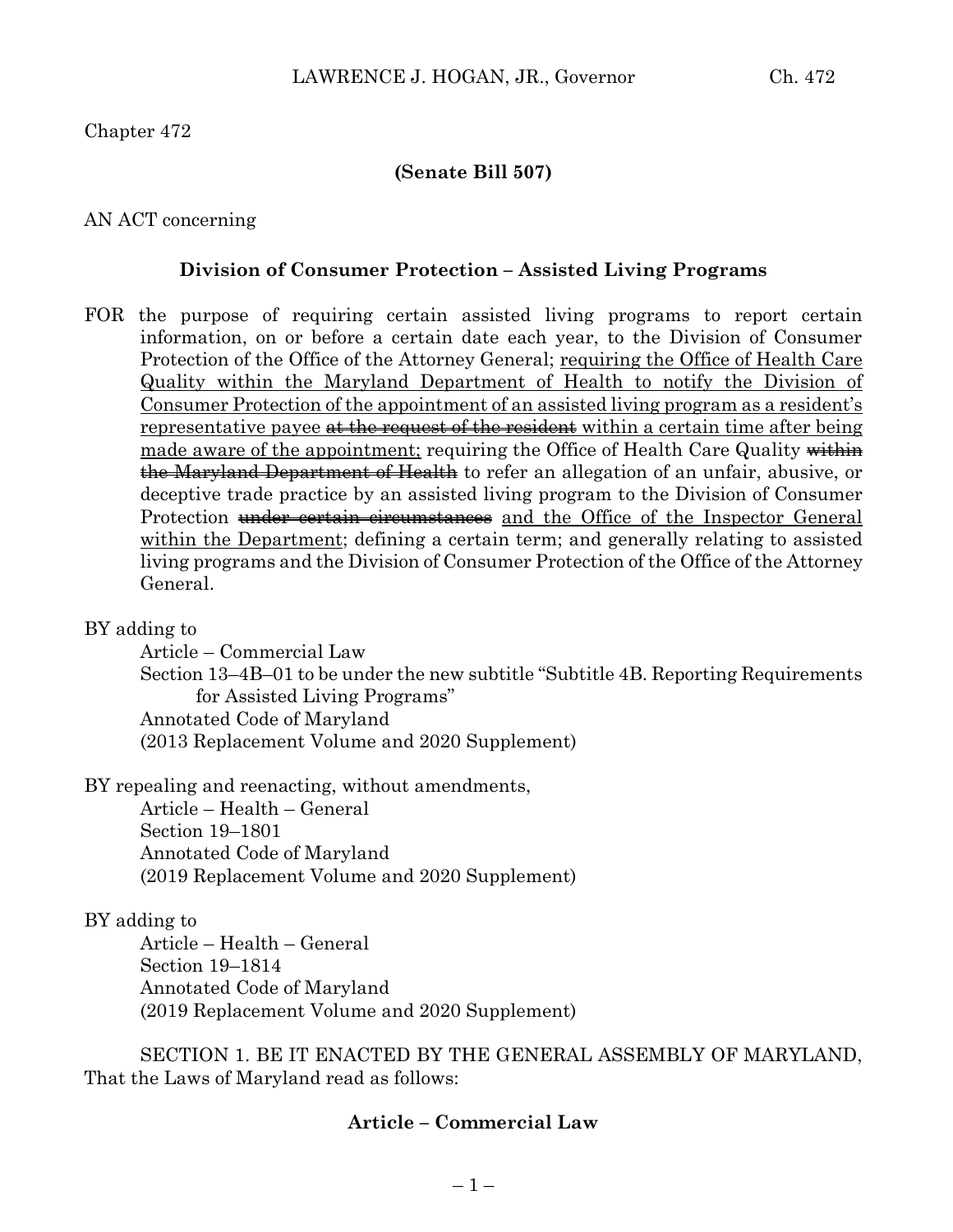# **SUBTITLE 4B. REPORTING REQUIREMENTS FOR ASSISTED LIVING PROGRAMS.**

## **13–4B–01.**

**(A) IN THIS SECTION, "ASSISTED LIVING PROGRAM" HAS THE MEANING STATED IN § 19–1801 OF THE HEALTH – GENERAL ARTICLE.**

**(B) ON OR BEFORE JUNE 1 EACH YEAR, EACH ASSISTED LIVING PROGRAM THAT WAS APPOINTED AS A REPRESENTATIVE PAYEE FOR RESIDENTS OF THE ASSISTED LIVING PROGRAM FACILITY AT ANY POINT DURING THE REPORTING PERIOD SHALL REPORT TO THE DIVISION ON THE USE OF:**

**(1) SOCIAL SECURITY BENEFITS BY RESIDENTS OF THE ASSISTED LIVING PROGRAM FACILITY DURING THE IMMEDIATELY PRECEDING YEAR; AND**

**(2) OTHER FEDERAL, STATE, OR LOCAL GOVERNMENT FUNDS BY RESIDENTS OF THE ASSISTED LIVING PROGRAM FACILITY DURING THE IMMEDIATELY PRECEDING YEAR THAT ARE ALLOCATED FOR THE PURPOSE OF ASSISTING INDIVIDUALS WHO ARE AGED, DISABLED, OR BLIND.**

**(C) THE OFFICE OF HEALTH CARE QUALITY SHALL NOTIFY THE DIVISION OF THE APPOINTMENT OF AN ASSISTED LIVING PROGRAM AS A RESIDENT'S REPRESENTATIVE PAYEE AT THE REQUEST OF THE RESIDENT WITHIN A REASONABLE TIME AFTER BEING MADE AWARE OF THE APPOINTMENT.**

## **Article – Health – General**

19–1801.

In this subtitle:

(1) "Assisted living program" means a residential or facility–based program that provides housing and supportive services, supervision, personalized assistance, health–related services, or a combination thereof that meets the needs of individuals who are unable to perform or who need assistance in performing the activities of daily living or instrumental activities of daily living in a way that promotes optimum dignity and independence for the individuals.

- (2) "Assisted living program" does not include:
	- (i) A nursing home, as defined under  $\S 19-1401$  of this title;
	- (ii) A State facility, as defined under § 10–101 of this article;